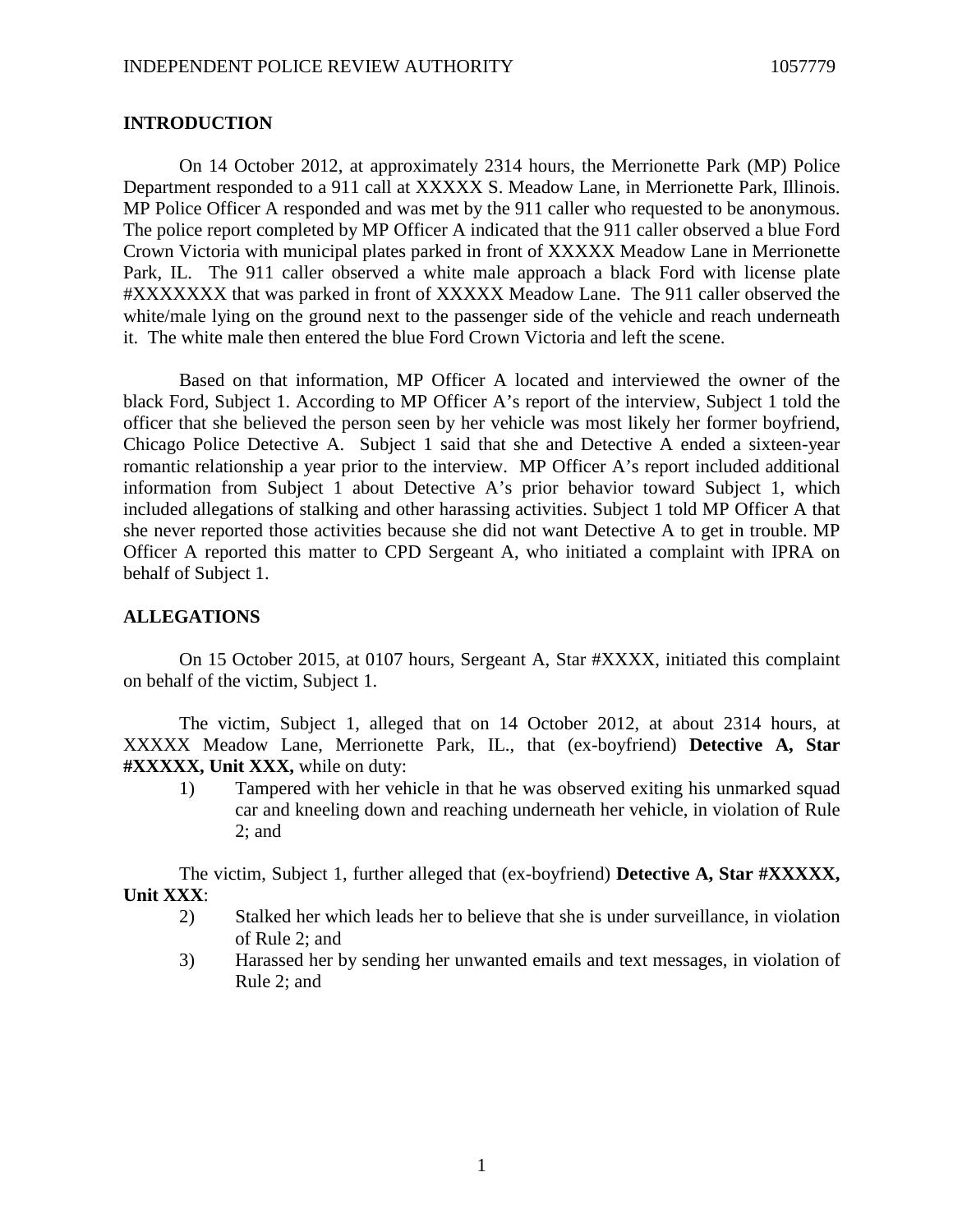IPRA Investigator A further alleged that on 14 October 2012 at about 2314 hours, at XXXXX Meadow Lane, Merrionette Park., IL., that **Detective A, Star #XXXXX, Unit XXX,** while on duty:

4) Drove his assigned police vehicle #4241 beyond the City of Chicago limits without justification, in violation of Rule 6 and Rule 30.

## **APPLICABLE RULES AND LAW**

- **Rule 2:** Any action or conduct which impedes the Department's efforts to achieve its policy and goals or brings discredit upon the Department.
- **Rule 6**: Disobedience of an Order/Directive, Whether Written or Oral.
- **Rule 30:** Leaving Duty Assignment without being Relieved/Authorization.
- **Uniform and Property U02-01-01 Vehicle Assignment, Allocation and Operation**. Section III, C, 1. Members may operate Department vehicles beyond the City of Chicago limits when:
	- A. Conducting an investigation of a police related matter, and
	- B. Performing an approved Department assignment.

#### **INVESTIGATION**

The **Initiation Report,** completed by Sergeant A #XXXX, documented that on 14 October 2012, she responded to a request for a supervisor by the Merrionette Park Police Department. Sergeant A responded to an incident involving Detective A #XXXXX and his former girlfriend, Subject 1.

Upon arrival, Sergeant A met with Merrionette Park Police Officer B #XXX and Subject 1. Sergeant A was informed that the Merrionette Park Police received a 911 call from an anonymous caller of a suspicious person, now known to be Detective A. The 911 caller observed a blue Ford Crown Victoria with municipal license plates stop near the residence located at XXXXX Meadow Lane, Merrionette Park., IL. The 911 caller claimed to have observed Detective A exit the vehicle, approach Subject 1's vehicle, reach underneath it and then leave. Subject 1 identified Detective A as her former boyfriend of sixteen years. Subject 1 accused Detective A of harassing and stalking her since the end of their relationship approximately one year ago. Subject 1 also alleged that Detective A had been emailing and texting her daily with information about her whereabouts which led her to believe that she was under surveillance by the detective. Subject 1 further alleged receiving phone calls from Detective A and stated that he was having her followed and left items inside her locked vehicle. (Att. 4)

The **Incident Report #XX-XXXX** from the Merrionette Park Police Department essentially provided the same account as the Initiation Report of CPD Sergeant A #XXXX. Subject 1 told the MP Officer that she had a file with all the emails and text messages that Detective A had sent her. However, the MP Officer did not view the emails. (Att 15).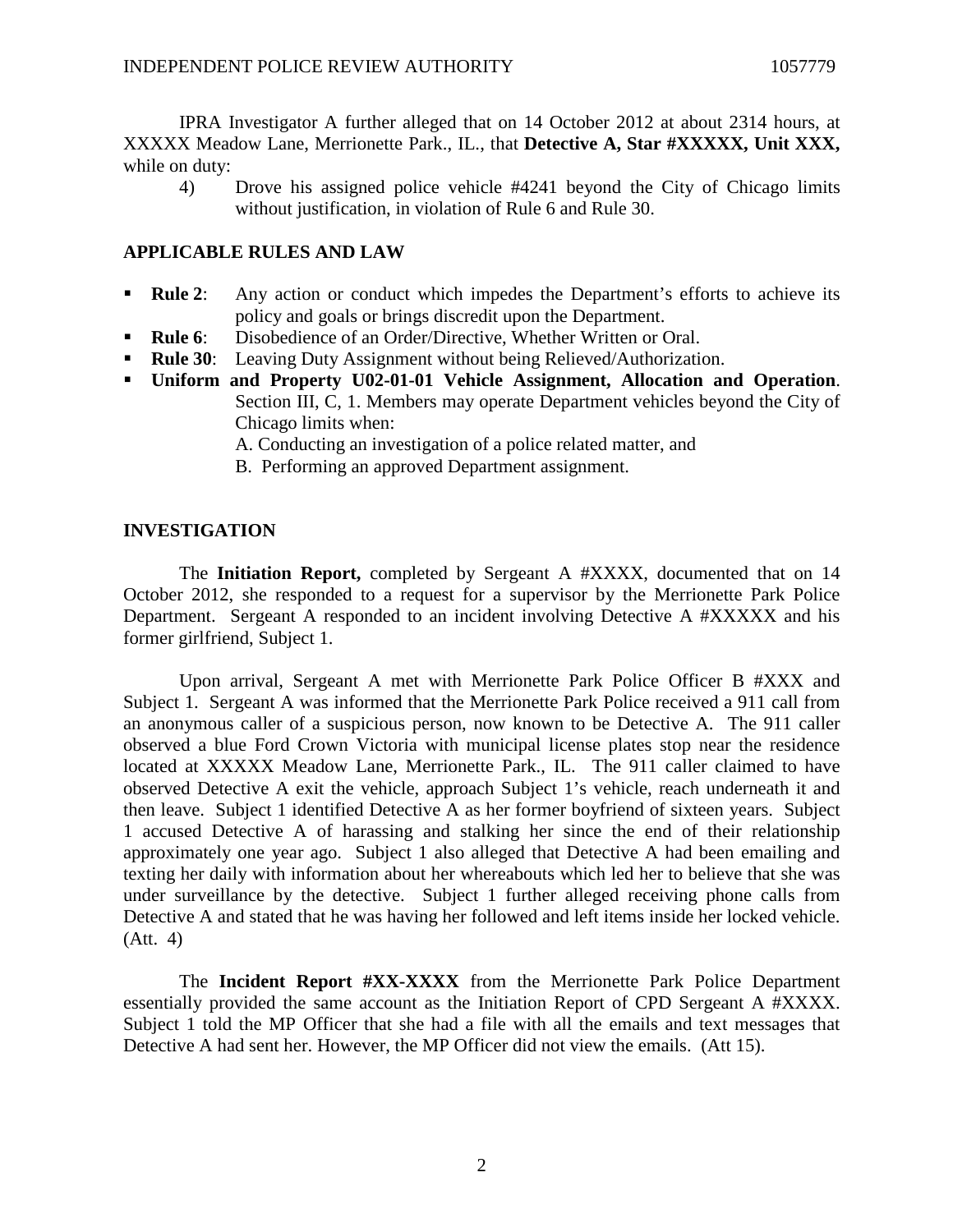On 19 October 2012, IPRA Supervising Investigator A conducted a telephone with Subject 1. During that interview, Subject 1 stated that she and Detective A had been in a sixteen-year relationship which ended the prior year. Subject 1 said that she and Detective A own two homes and are in the processes of liquidating them. Subject 1 suspects that her vehicle has a tracking device on it because Detective A knows too much about her whereabouts. Subject 1 also reported that she and Detective A share a joint checking account, and she suspected that he learned of some of her whereabouts by monitoring her debit card activity. Subject 1 agreed to provide a formal statement to IPRA.

Later that same day (19 October 2012), Subject 1 phoned IPRA and informed IPRA Investigator B that she changed her mind about providing a statement to IPRA because she did not want Detective A to face disciplinary action. Subject 1 stated that she believed that Detective A's actions were taken because he was still in love with Subject 1. (Atts. 9, 13)

**GPS Report and Attendance & Assignment reports** established that on 14 October 2012, Detective A was on-duty and assigned to Beat #XXXXX and vehicle #4241. The GPS report revealed that at 2247 hours, Detective A drove his police vehicle from the location of XXXX W. Diversey Parkway and drove southbound on the Kennedy Expressway. At 2310 hours, Detective A stopped for about 30 seconds in the vicinity of XXXXX-XXXXX Meadow Lane, Merrionette Park, IL. At 2322 hours, Detective A drove northbound on the Dan Ryan Expressway and at 2338 hours stopped at XXXX N. Western Ave. (Atts. 7, 11, 12, 21, 28)

An **Affidavit Override** was requested based on the GPS evidence that confirmed that Detective A drove his police vehicle out of the city limits without permission or police related matter. (Att.16)

In a **statement to IPRA** dated 22 June 2016, accused **Detective A** was shown an affidavit override and informed that it was obtained based on him driving his assigned vehicle #4241 out of the boundaries of the City of Chicago for no police purpose.

Detective A admitted to violating the Department's policy when he drove his police vehicle to the residence of his former girlfriend, Subject 1, who lives in Merrionette Park, Illinois.

Detective A said that, at the time, he and Subject 1 had been separated for a year, after ending a sixteen-year relationship. Detective A said that he went to drop off some personal belongings. Upon arrival, Detective A said he approached Subject 1's vehicle and attempted to gain access inside by entering the password to the keyless entry lock of her vehicle. Detective A said that the vehicle entry password did not work, so he left. Detective A admitted that on other earlier occasions he entered Subject 1's vehicle using the same password. Detective A said that he never told Subject 1 that he was visiting and admitted that he did not have permission to enter her vehicle. Detective A was shown the police report which stated, "This male white was seen laying on the ground next to the passenger side of this vehicle reach under it and then get back in his vehicle and leave."[1](#page-2-0) Detective A acknowledged being there on the date of that incident. In recalling the incident, Detective A explained that something fell out his

<span id="page-2-0"></span> $<sup>1</sup>$  Att. 15, Merrionette Park Police Case #12-3037, pg. 2.</sup>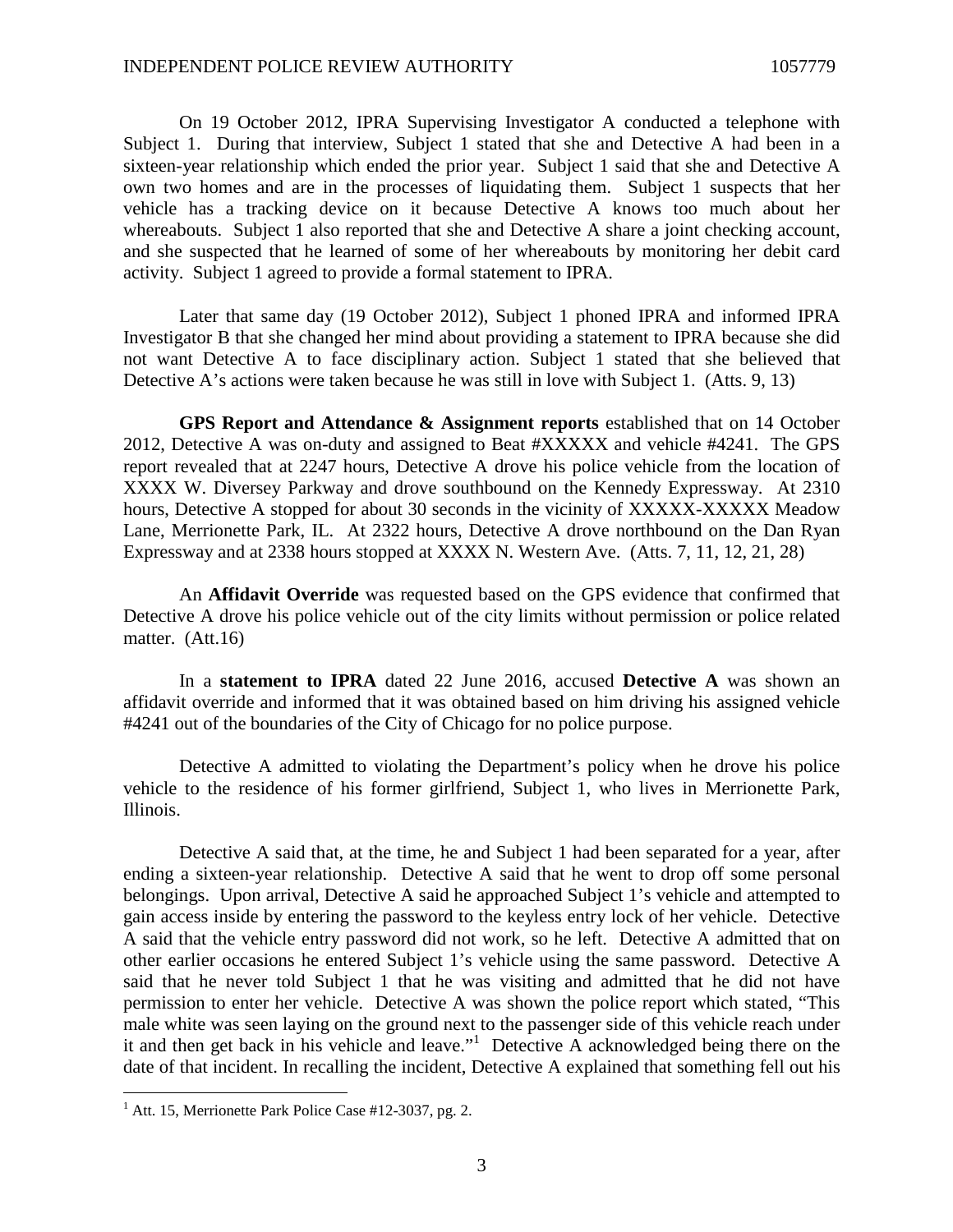hand, and he knelt down to pick it up, but he denied tampering with or reaching underneath Subject 1's vehicle. Detective A admitted that he attempted to enter Subject 1's vehicle on that occasion without her permission, but claimed he was just dropping off legal papers for Subject 1. Detective A was asked why did he not mail the papers and he responded, "I just thought it'd be,I thought it'd be better just drop 'em off."<sup>2</sup> Detective A denied the allegations of stalking, conducting surveillance, harassing or sending Subject 1 unwanted emails and text messages.

### **CONCLUSION**

It is recommended that **Allegation #1,** that on 14 October 2012 at about 2314 hours, at XXXXX Meadow Lane, Merrionette Park., IL., Detective A tampered with Subject 1's vehicle, in that he was observed exiting his unmarked police vehicle, kneeling down and reaching underneath her vehicle, in violation of Rule 2, be **NOT SUSTAINED** due to the insufficient evidence to prove or disprove the allegation. Subject 1 did not fully cooperate with this investigation or sign a sworn affidavit. Although, Detective A admitted that he attempted to gain access into Subject 1's vehicle, he denied tampering with Subject 1's vehicle.

It is recommended that **Allegation #2**, that Detective A is stalking Subject 1 and leads her to believe that she is under surveillance, in violation of Rule 2, be **NOT SUSTAINED** due to the insufficient evidence to prove or disprove the allegation. Subject 1 did not fully cooperate with this investigation or sign sworn affidavit. Due to the lack of specific alleged incidents of stalking to investigate, and the parties' joint ownership of property and bank accounts, the evidence does not establish whether Detective A's contact with Subject 1 constituted stalking.

It is recommended that **Allegation #3**, that Detective A is harassing Subject 1 her by sending her unwanted emails and text messages, in violation of Rule 2, be **NOT SUSTAINED** due to the insufficient evidence to prove or disprove the allegation. Subject 1 did not cooperate or provide the alleged messages. Without her cooperation, the evidence does not establish whether Detective A's messages constituted harassment.

It is recommended that **Allegation #4** that on 14 October 2012, at about 2314 hours, at XXXXX Meadow Lane, Merrionette Park., IL., Detective A drove his assigned police vehicle #4241 beyond the City of Chicago limits without justification, in violation of Rules #6 and 30, be **SUSTAINED.** Detective A violated Uniform and Property, U02-01-01, Section III, C, 1a and 1b, when he operated department vehicle #4241 beyond the City of Chicago limits without justification. Detective A admitted that he left the city limits without a departmental purpose when he drove to Subject 1's home on 14 October 2012.

<span id="page-3-0"></span> $2$  Att. 37, Transcription statement of Detective A, pg. 15, lines 29-30.